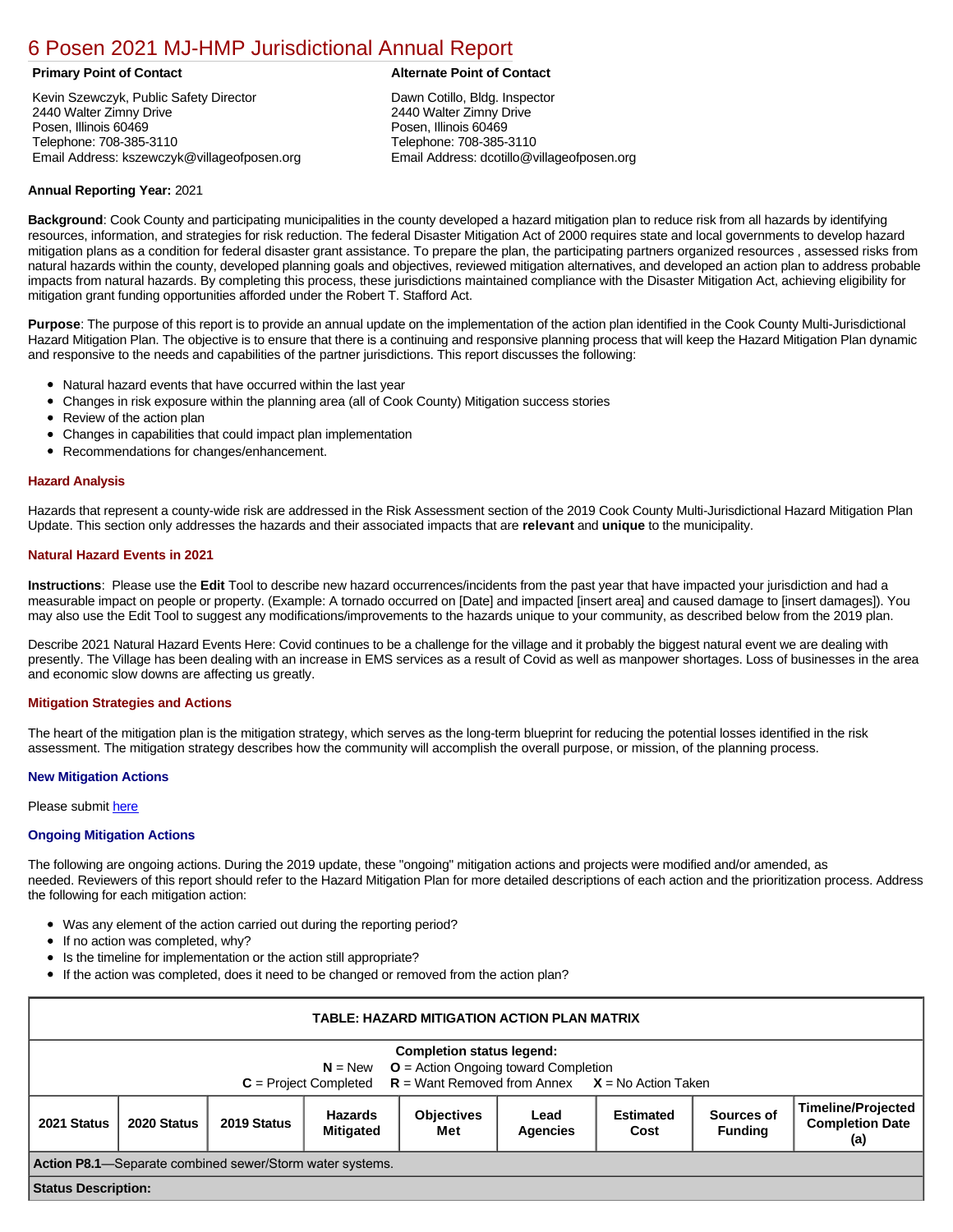| $\circ$                                                                                                                                                                                                                 | $\circ$ | Ongoing                                                | Flood, Severe<br>Weather      | 1, 2, 9                                                                                  | Public Works,<br><b>Building</b><br>Department                                                                        | High    | <b>FEMA Mitigation</b><br>Grant                                | Long-term                              |  |
|-------------------------------------------------------------------------------------------------------------------------------------------------------------------------------------------------------------------------|---------|--------------------------------------------------------|-------------------------------|------------------------------------------------------------------------------------------|-----------------------------------------------------------------------------------------------------------------------|---------|----------------------------------------------------------------|----------------------------------------|--|
| Action P8.2-Update the Village Emergency Operations Center.                                                                                                                                                             |         |                                                        |                               |                                                                                          |                                                                                                                       |         |                                                                |                                        |  |
| <b>Status Description:</b>                                                                                                                                                                                              |         |                                                        |                               |                                                                                          |                                                                                                                       |         |                                                                |                                        |  |
| $\circ$                                                                                                                                                                                                                 | $\circ$ | Completed                                              | All                           | 1, 2                                                                                     | Fire<br>Department                                                                                                    | Minimal | General Fund                                                   | Completed                              |  |
|                                                                                                                                                                                                                         |         |                                                        |                               |                                                                                          | Action P8.3-Replace lift station/provide emergency power at 149th and Harrison Streets to eliminate basement flooding |         |                                                                |                                        |  |
| <b>Status Description:</b>                                                                                                                                                                                              |         |                                                        |                               |                                                                                          |                                                                                                                       |         |                                                                |                                        |  |
| O                                                                                                                                                                                                                       | $\circ$ | Ongoing                                                | Flood, Severe<br>Weather      | 2, 9                                                                                     | Public Works,<br><b>Building</b><br>Department                                                                        | High    | <b>FEMA Mitigation</b><br>Grant                                | Long-term                              |  |
|                                                                                                                                                                                                                         |         |                                                        |                               | Action P8.4—Replace tornado warning siren; add additional siren for better coverage.     |                                                                                                                       |         |                                                                |                                        |  |
| <b>Status Description:</b>                                                                                                                                                                                              |         |                                                        |                               |                                                                                          |                                                                                                                       |         |                                                                |                                        |  |
| C                                                                                                                                                                                                                       | C       | Ongoing                                                | Tornado,<br>Severe<br>Weather | 1, 5                                                                                     | Fire<br>Department                                                                                                    | Medium  | General<br>Fund/Grants                                         | <b>Completed March</b><br>2020         |  |
|                                                                                                                                                                                                                         |         | Action P8.5-Replace old water mains/increase capacity. |                               |                                                                                          |                                                                                                                       |         |                                                                |                                        |  |
| <b>Status Description:</b>                                                                                                                                                                                              |         |                                                        |                               |                                                                                          |                                                                                                                       |         |                                                                |                                        |  |
| O                                                                                                                                                                                                                       | $\circ$ | Ongoing                                                | All                           | 1, 2                                                                                     | <b>Public Works</b>                                                                                                   | High    | <b>FEMA Mitigation</b><br>Grants/Tax<br>Increment<br>Financing | Long-term                              |  |
| Action P8.6—Continue community notification system; improve by adding automated weather notification system and increase use through publicity                                                                          |         |                                                        |                               |                                                                                          |                                                                                                                       |         |                                                                |                                        |  |
| campaign.                                                                                                                                                                                                               |         |                                                        |                               |                                                                                          |                                                                                                                       |         |                                                                |                                        |  |
| <b>Status Description:</b>                                                                                                                                                                                              |         |                                                        |                               |                                                                                          |                                                                                                                       |         |                                                                |                                        |  |
| O                                                                                                                                                                                                                       | O       | Ongoing                                                | All                           | 1, 5                                                                                     | Fire<br>Department                                                                                                    | Low     | <b>General Fund</b>                                            | Long-term                              |  |
|                                                                                                                                                                                                                         |         |                                                        |                               |                                                                                          | Action P8.7-Continue to participate in mutual aid programs for fire, police, and public works departments.            |         |                                                                |                                        |  |
| <b>Status Description:</b>                                                                                                                                                                                              |         |                                                        |                               |                                                                                          |                                                                                                                       |         |                                                                |                                        |  |
| O                                                                                                                                                                                                                       | O       | Ongoing                                                | All                           | 1, 8                                                                                     | Fire<br>Department,<br>Police<br>Department.<br><b>Public Works</b>                                                   | Low     | General Fund                                                   | Long-term                              |  |
|                                                                                                                                                                                                                         |         |                                                        |                               | Action P8.8—Strengthen building codes; review codes to minimize damage from all hazards. |                                                                                                                       |         |                                                                |                                        |  |
| <b>Status Description:</b>                                                                                                                                                                                              |         |                                                        |                               |                                                                                          |                                                                                                                       |         |                                                                |                                        |  |
| O                                                                                                                                                                                                                       | $\circ$ | Ongoing                                                | All                           | 2, 3, 10                                                                                 | <b>Building</b><br>Department                                                                                         | Minimal | General Fund                                                   | Short-term                             |  |
| Action P8.9—Where appropriate, support retrofitting, purchase, or relocation of structures in hazard-prone areas to prevent future structure damage. Give<br>priority to properties with exposure to repetitive losses. |         |                                                        |                               |                                                                                          |                                                                                                                       |         |                                                                |                                        |  |
| <b>Status Description:</b>                                                                                                                                                                                              |         |                                                        |                               |                                                                                          |                                                                                                                       |         |                                                                |                                        |  |
| O                                                                                                                                                                                                                       | O       | Ongoing                                                | All                           | 7, 13                                                                                    | Village of<br>Posen                                                                                                   | High    | <b>FEMA Hazard</b><br>Mitigation<br>Grants                     | Long-<br>term(depending on<br>funding) |  |
| Action P8.10-Continue to support the countywide actions identified in this plan.                                                                                                                                        |         |                                                        |                               |                                                                                          |                                                                                                                       |         |                                                                |                                        |  |
| <b>Status Description:</b>                                                                                                                                                                                              |         |                                                        |                               |                                                                                          |                                                                                                                       |         |                                                                |                                        |  |
| $\mathsf O$                                                                                                                                                                                                             | $\circ$ | Ongoing                                                | All                           | All                                                                                      | Village of<br>Posen                                                                                                   | Low     | <b>General Fund</b>                                            | Short-and Long-term                    |  |
| Action P8.11-Actively participate in the plan maintenance strategy identified in this plan.                                                                                                                             |         |                                                        |                               |                                                                                          |                                                                                                                       |         |                                                                |                                        |  |
| <b>Status Description:</b>                                                                                                                                                                                              |         |                                                        |                               |                                                                                          |                                                                                                                       |         |                                                                |                                        |  |
| O                                                                                                                                                                                                                       | O       | Ongoing                                                | All                           | 3, 4, 6                                                                                  | DHSEM, Village<br>of Posen                                                                                            | Low     | <b>General Fund</b>                                            | Short-term                             |  |
| Action P8.12-Consider participation in incentive-based programs such as the Community Rating System, Tree City, and StormReady                                                                                          |         |                                                        |                               |                                                                                          |                                                                                                                       |         |                                                                |                                        |  |
| <b>Status Description:</b>                                                                                                                                                                                              |         |                                                        |                               |                                                                                          |                                                                                                                       |         |                                                                |                                        |  |
| O                                                                                                                                                                                                                       | $\circ$ | Ongoing                                                | All                           | 3, 4, 5, 6, 7, 9,<br>10, 11, 13                                                          | Village of<br>Posen                                                                                                   | Low     | General Fund                                                   | Long-term                              |  |